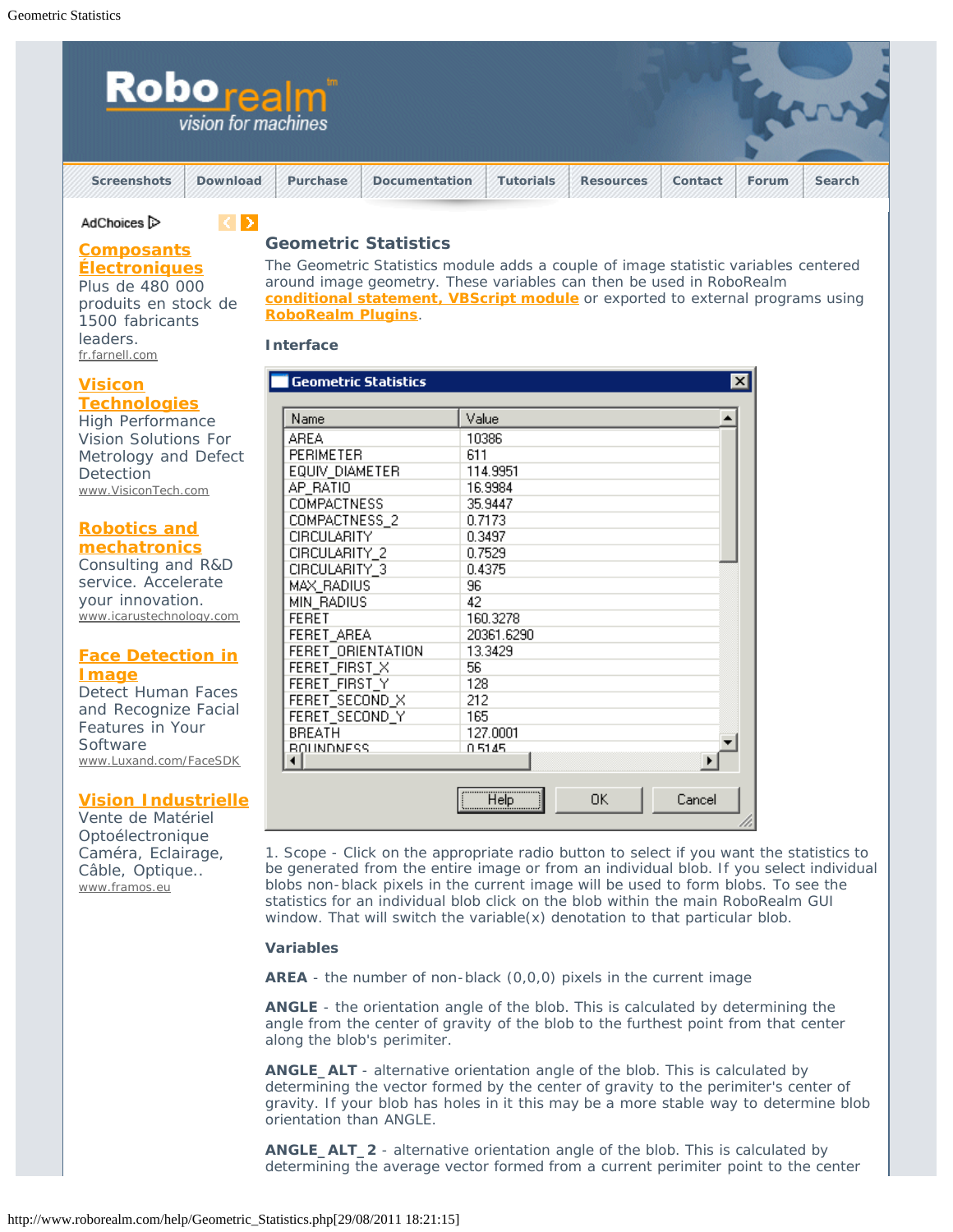of gravity.

**COG\_X, COG\_Y** - the center of gravity of the blob

**PERIMETER** - the number of pixels that surround non black blobs

**AP\_RATIO** - AREA / PERIMETER, determines how round an image is; also known as "Perimeter Equivalent Diameter".

**EQUIV\_DIAMETER** - the diameter of a circle with the same area as the region. Calculated as sqrt(4\*Area/pi)

**COMPACTNESS** - (PERIMETER\*PERIMETER) / AREA : ratio of the square of the perimeter to the area; also known as "shape".

**COMPACTNESS\_2** - sqrt(4\*AREA/PI) / FERET : alternate compactness measure

**CIRCULARITY** - 4\*PI\*AREA/(PERIMETER\*PERIMETER), measure of circularity.

**CIRCULARITY\_2** - alternate measure of circularity.

**CIRCULARITY\_3** - MIN\_RADIUS/MAX\_RADIUS : another alternate measure of circularity.

**MAX\_RADIUS** - radius of enclosing circle around center of gravity

**MIN\_RADIUS** - radius of enclosed circle around center of gravity

**FERET** - Feret's diameter also known as the caliper length or largest axis length: the greatest distance between any two non-zero pixels

**FERET\_AREA** - FERET \* BREATH; also know as Feret's bounding box

**FERET\_ORIENTATION** - orientation of the Feret's diameter in degrees

**FERET\_FIRST\_X FERET\_FIRST\_Y FERET\_SECOND\_X FERET\_SECOND\_Y** - points that makeup the Feret diameter

**BREATH** - the largest axis perpendicular to the Feret diameter

**ROUNDNESS** - 4\*AREA/(Pi\*(FERET\*FERET)), measure of roundness

**MIN\_X** - minimum bounding box x coordinate

**MIN\_Y** - minimum bounding box y coordinate

**MAX\_X** - maximum bounding box x coordinate

**MAX\_Y** - maximum bounding box y coordinate

**EXTENT** - proportion of the pixels in the bounding box that are also in the region. Calculated as (blob area / bounding box area).

**TOP\_LEFT\_X TOP\_LEFT\_Y TOP\_RIGHT\_X TOP\_RIGHT\_Y RIGHT\_TOP\_X RIGHT\_TOP\_Y RIGHT\_BOTTOM\_X RIGHT\_BOTTOM\_Y BOTTOM\_LEFT\_X BOTTOM\_LEFT\_Y BOTTOM\_RIGHT\_X BOTTOM\_RIGHT\_Y LEFT\_TOP\_X LEFT\_TOP\_Y LEFT\_BOTTOM\_X LEFT\_BOTTOM\_Y** - the extrema points of the image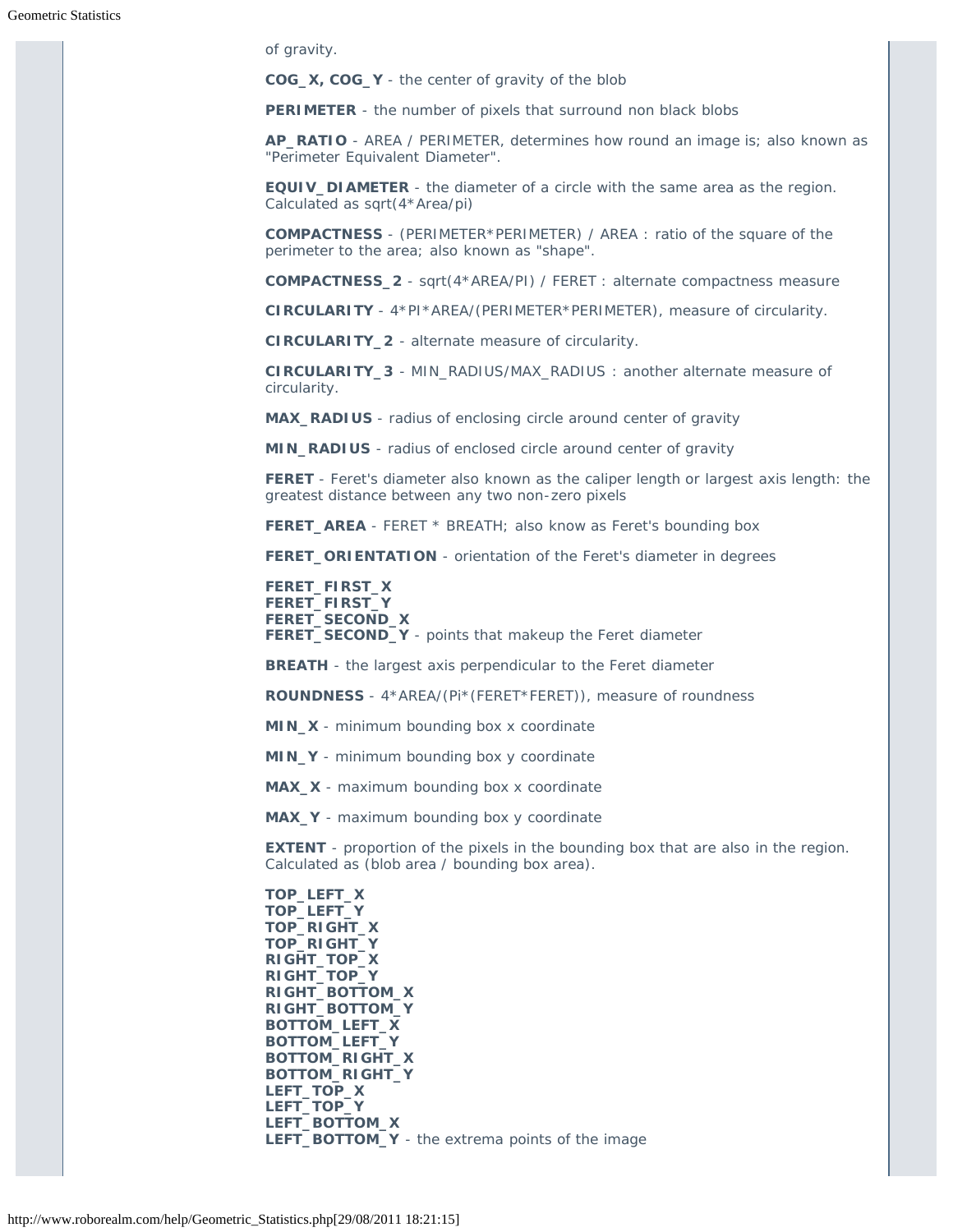## **FERET\_ASPECT\_RATIO** - FERET/BREATH

#### **BOX\_ASPECT\_RATIO** - (MAX\_X-MIN\_X)/(MAX\_Y-MIN\_Y)

**WIDTH** - the width of the object in pixels

**HEIGHT** - the height of the object in pixels

Note that you can highlight the appropriate statistics and press CTRL-C to copy the information to your clipboard. This information can then be pasted into Excel or other statistics programs.

**See Also**

**[Center of Gravity](http://www.roborealm.com/help/Center of Gravity.php) [Moments of Inertia](http://www.roborealm.com/help/Moments.php) [Color Statistics](http://www.roborealm.com/help/Color_Statistics.php)**

| Geometric_Statistics Related Forum Posts                                                                                                                                                                  | Last<br>post | <b>Posts</b>   | <b>Views</b> |
|-----------------------------------------------------------------------------------------------------------------------------------------------------------------------------------------------------------|--------------|----------------|--------------|
| Tracking a \"U\" shape of lights<br>ш<br>I have a rectangular robot with LED strips<br>around three edges. I'm successfully using<br>RoboRealm to isolate the light from the r                            | 2<br>months  | 5              | 334          |
| <b>Blob Segmentation and Filtering: Human</b><br><b>Targets</b><br>Hi, I have been using the movement module to track a<br>single target. It is now my goal to track more than 1<br>target, starting firs | 3<br>months  | 11             | 730          |
| two boxes around two different<br>coloured balls<br>hi there i would like to have two different<br>boxes around two different coloured balls so i would I                                                 | 4<br>months  | 2              | 339          |
| Max lengt<br>Angle of<br>Detecting angle of blob<br>Is this possible, I'm new to roborealm. i want<br>a to detect a blob like see the attachment.<br>When viewing the object                              | 0<br>months  | 6              | 669          |
| Variable Values on VBScript<br>Hello, I am doing a visual odometry for 3<br>robots with a camera (determinate the<br>X, Y, theta - positio                                                                | 6<br>months  | 14             | 1365         |
| <b>COLOUR STATISTICS averages</b><br>I am trying to do fine colour comparisons of items<br>presented to a camera. I am using the<br>COLOUR_STATISTICS after t                                             | 2 years 2    |                | 594          |
| Locate brightest pixel<br>I'm trying to use roborealm to locate the brightest pixel.<br>Does this feature already exist? Thanks !                                                                         | 2 years 2    |                | 764          |
| <b>Compass reading</b><br>Howdy= Im a beginner and could use a little<br>help. I would like to read the compass<br>heading from a compass. The camera and compas                                          | 2 years      | $\overline{4}$ | 833          |